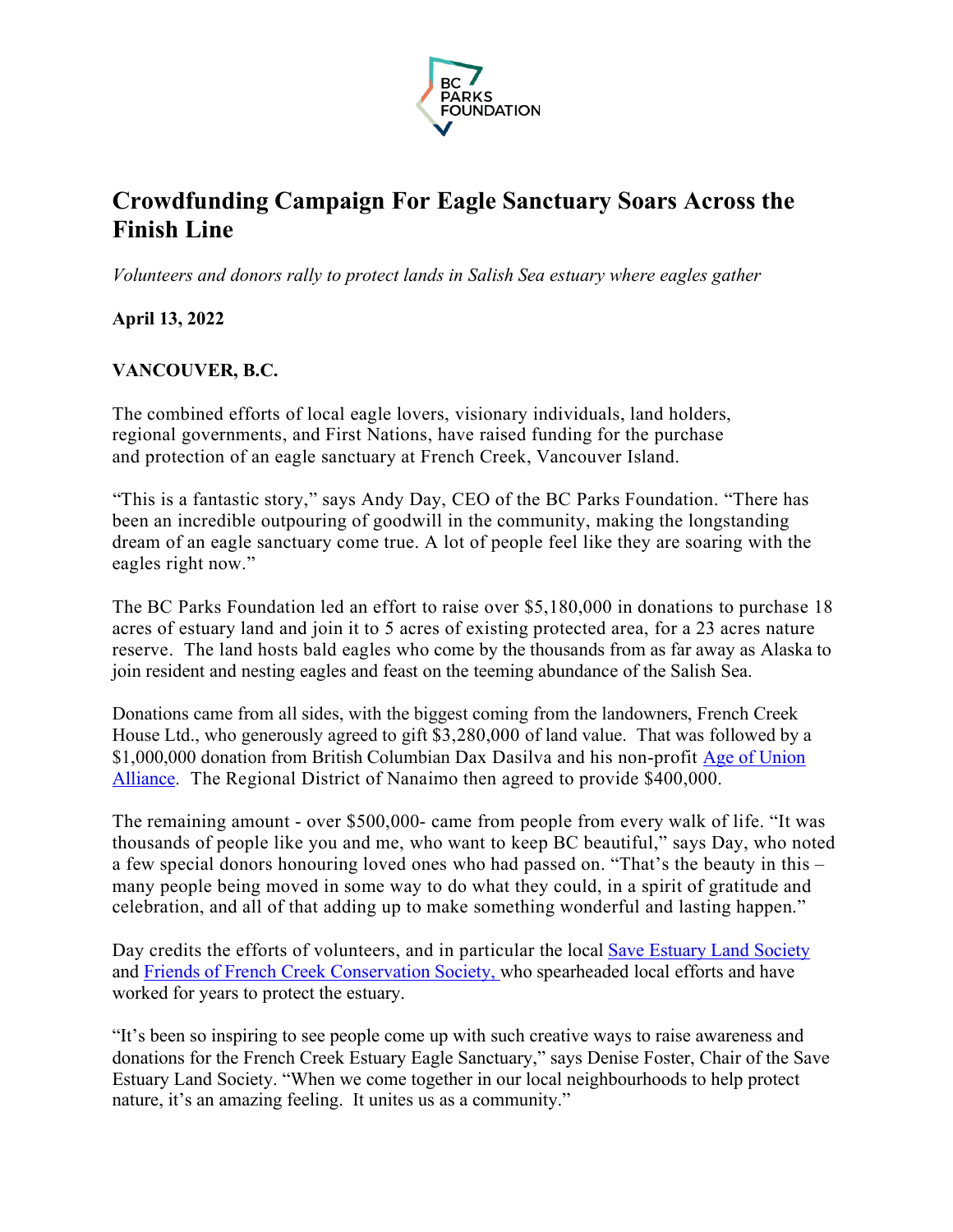

Supporters ranged from youth to elders in the community. Student enthusiasts from Ballenas and Kwalikum Senior Secondary schools planted hundreds of native trees along the lower corridor of French Creek's riparian zone during the campaign. The Parksville Golden Oldies Sports Association (PGOSA) held a cycling event for the eagles. Barry Mountain, 86 years young, was thrilled to take part. "This is one our most important areas of biodiversity; it's critical to conserve nature, oceans, rivers and the life they support," said Mountain.

Southern BC and the Inside Passage sustain most of the eagles of western North America for 6 or more months each year. Dr. John Elliott of Canadian Wildlife Service and international eagle expert David Hancock of the Hancock Wildlife Foundation estimate between 35,000 to 50,000 eagles migrate along the coast. "We desperately need safe feeding sites for them," says Hancock, "and this is one of the important ones."

In addition to protecting eagles, the French Creek estuary is an incredibly diverse and rich ecological system supporting 180 species of birds, 60 species of waterfowl, salmon, river otters and beaver. Nineteen of the species in the estuary are considered at risk. As the estuary is comprised mainly of increasingly valuable private lands, it has always been vulnerable to development and human encroachment on fragile wildlife habitat.

Day also credits the Nanaimo Regional District, and in particular Electoral Area G Director Lehann Wallace, who personally contacted and inspired a lot of people to donate.

"The Regional District of Nanaimo is proud to be a partner in this important land acquisition. We extend our gratitude to the many in our community whose efforts and generosity helped make this nature preserve a reality," says Wallace. "The Eagle Sanctuary at French Creek Estuary is a truly special place, and we are delighted that it will continue to be vital habitat for many threatened species and a natural green space for the community to enjoy."

The land remains private and off-bounds to visitors for the coming months as the deal closes and restoration and planning begin. When the purchase goes through, the Regional District of Nanaimo will be a co-owner with the BC Parks Foundation, and will manage the lands as a nature preserve under the Electoral Area G Community Park Service through a 99-year renewable lease agreement with the Foundation. The lease provides for the new parklands to be managed in a manner that will ensure the protection, preservation, and conservation of the natural state of the land for ecological, environmental and aesthetic reasons.

#### **About the BC Parks Foundation**

The BC Parks Foundation is an independent charity with a mission to create the greatest parks system in the world through more and better parks and protected areas. Learn more at bcparksfoundation.ca.

## **About Friends of French Creek Conservation Society and Save Estuary Land Society**